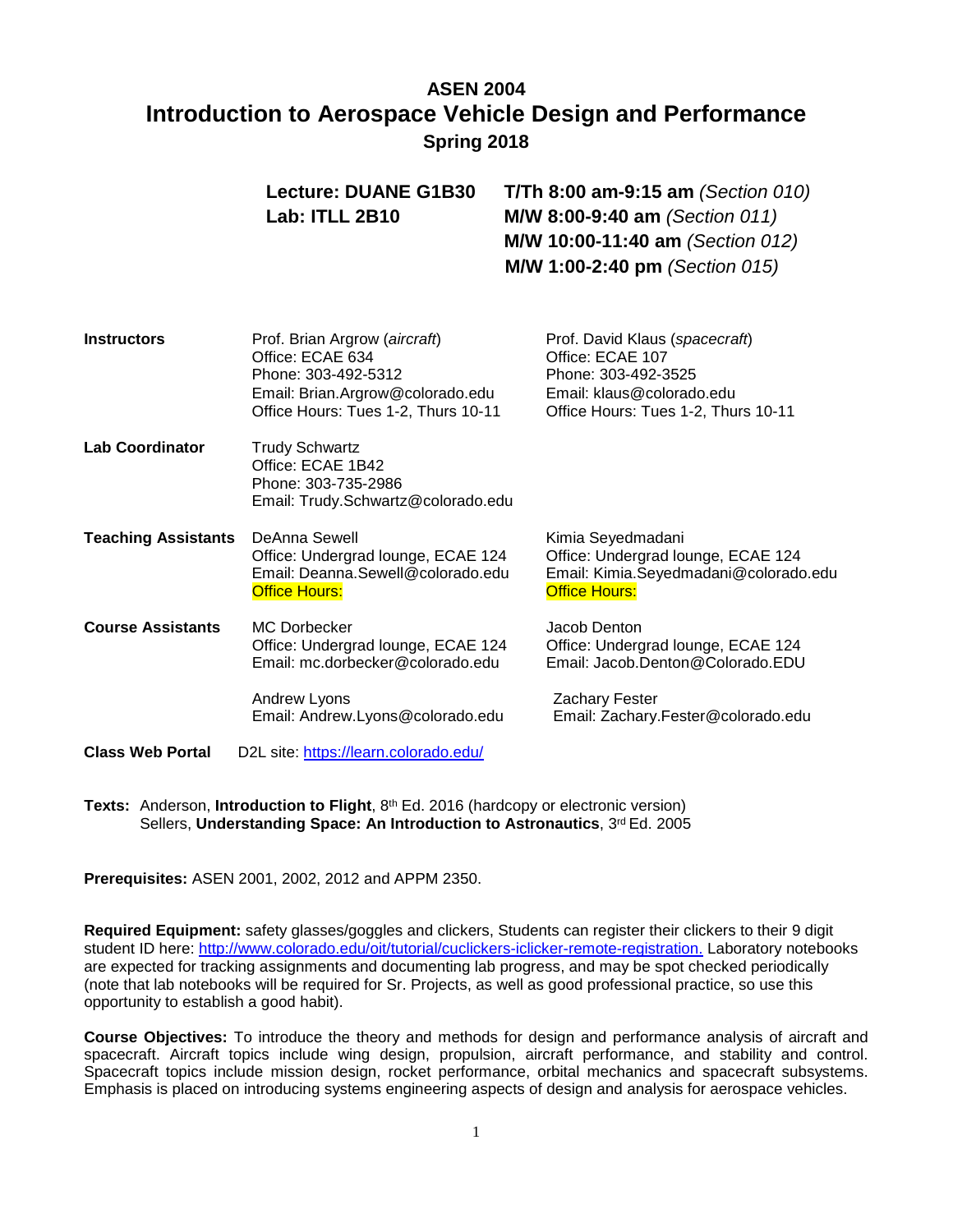# **Topical Outline**

### *Aircraft*

- 1. Elements of airplane design
- 2. Performance of airfoils and wings
- 3. Airplane propulsion
- 4. Elements of airplane performance
- 5. Preliminary airplane stability and control

### *Spacecraft*

- 1. Elements of space mission design
- 2. Launch requirements and rocket performance
- 3. Introduction to astrodynamics
- 4. Overview of spacecraft subsystems
- 5. Introduction to spacecraft systems engineering

# **Grading**

# *Evaluated Outcomes*

The Department of Aerospace Engineering Sciences has adopted a policy of assigning grades according to "evaluated outcomes" in each course:

- **O1** Professional context and expectations (ethics, economics, business environment, etc.)
- **O2** Current and historical perspective
- **O3** Multidisciplinary, systems perspective
- **O4** Written, oral, graphical communication ability
- **O5** Knowledge of key scientific/engineering concepts
- **O6** Ability to define and conduct experiments, use instrumentation
- **O7** Ability to learn independently, find information
- **O8** Ability to work in teams
- **O9** Ability to design
- **O10** Ability to formulate and solve problems
- **O11** Ability to use and program computers

Evaluation of these outcomes allows an assessment of your performance and provides a major portion of the process we use for continuous assessment and improvement of the entire AES undergraduate curriculum. The model for these outcomes derives from several sources including the "*Desired Attributes of an Engineer*" as defined by The Boeing Company, and "curriculum reviews" from major aerospace corporations including The Boeing Co., Lockheed Martin Corp. and Ball Aerospace Corp. These inputs were combined with the AES faculty vision of the desired attributes of an aerospace engineer and the requirements of the Accreditation Board for Engineering and Technology (ABET) to produce this list of evaluated outcomes. Each assignment designed and graded to assess some combination of these outcomes.

*Grade Breakdown*: The two principal lecture and lab sections of the course, *Aero* and *Space*, are equally weighted. Your final grade is determined according to the following percentage breakdown.

| Type       | <b>Description</b>       | Percentage              |
|------------|--------------------------|-------------------------|
| Individual | Quizzes                  | 10%                     |
|            | Exams (2 aero & 2 space) | 40% (10% for each exam) |
| Group      | Homework*                | 10%                     |
|            | Lab Reports              | 20% (1 aero, 1 space)   |
|            | <b>Lab Presentations</b> | 20% (1 aero, 1 space)   |
| Total      |                          | 100%                    |

*\* Although homework must be submitted individually, it can be discussed, therefore, counts as a 'group' grade.*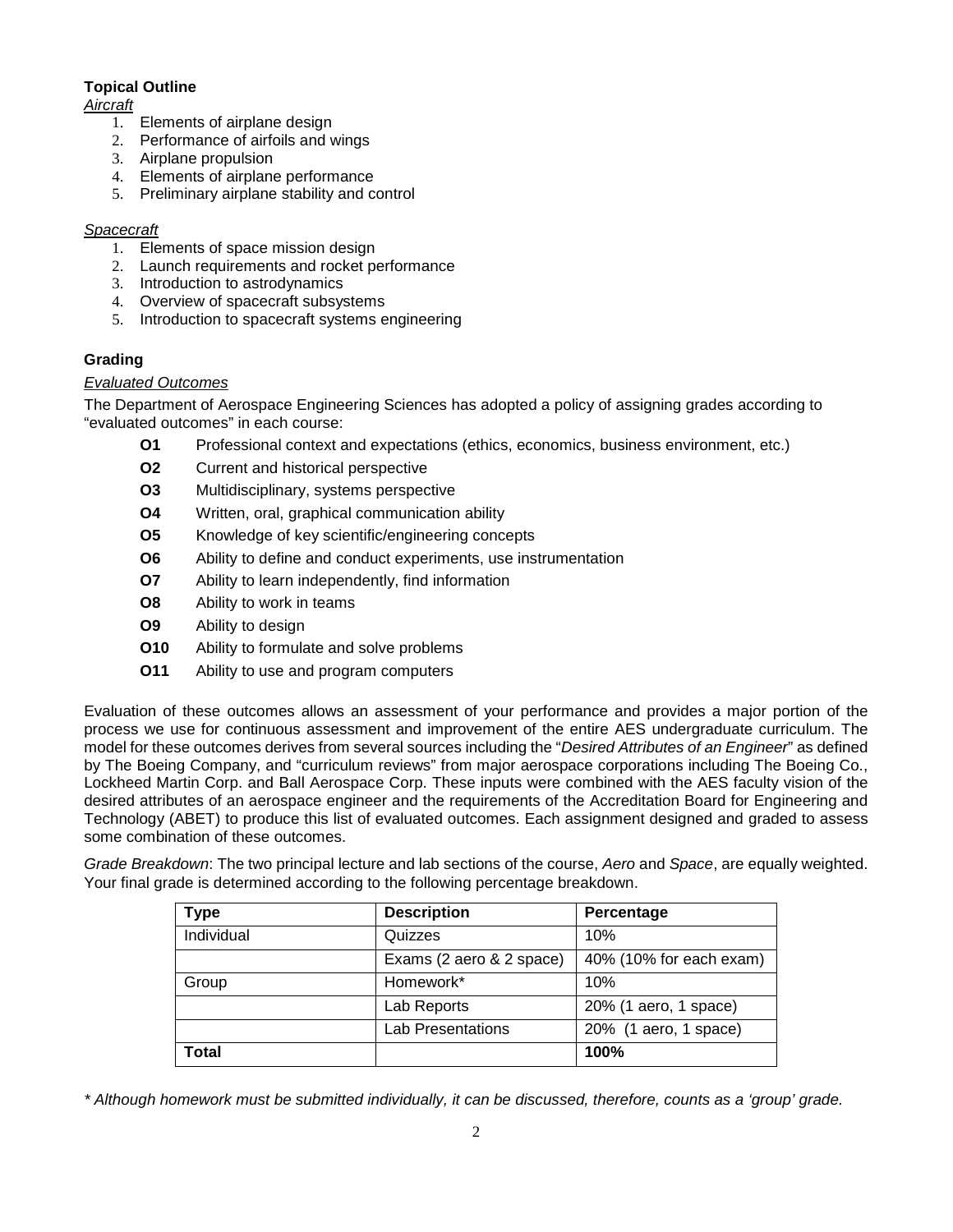*Grading Philosophy:* Assignments and evaluations are graded to an absolute standard designed to assess your level of competency in the course material. Minor adjustments may be made in the determination of final letter grades, but there is a limited amount of "curving" in this course. The final grade indicates your readiness to continue to the next level in the curriculum, which requires a C or better to meet AES pre-req standards. The faculty have set these standards and expectations based on our education, experience, interactions with industry, government laboratories, others in academe, and according to criteria established by the ABET accreditation board.

**IMPORTANT:** The course grade is primarily dependent on individual measures of competency, i.e. exams and quizzes. The other course assignments are designed to enrich the learning experience and to enhance individual performance, not to substitute for sub-standard individual competency. Accordingly, group assignment grades (labs and homework) are only incorporated into the final grade when the individual grade (made up of quizzes and exams) is a C or better. **In other words, if your individual score average is below a C, then the group-based grade fraction will not be averaged in to your final grade, which will now be based solely on your individual score.**  This policy makes it important to use the group assignments as opportunities to enhance your own learning and not simply rely on your team members to 'divide and conquer'. If the work in the assignment is split up among group members, be sure that the learning is not also split up, but is shared among the whole group (i.e., everyone is accountable for and knowledgeable of all parts of their team's collective product).

#### **Important Notes and Class Policies:**

- 1. *Homework assignments are due at the start of class on the due date and quizzes may be given at any point during any class, so be sure to attend regularly and arrive on time!* If you must miss class for an excused absence, you may submit your homework early. **Late homework submittals are not accepted** - this includes homework slipped under the professor's door after class has started. However, if you will not be attending class, you may submit your homework *prior to class* by slipping it under the instructor's door.
- 2. In the case of homework, laboratory report, presentation, or exam conflicts, you must make arrangements with the professor at least two weeks in advance. **There are no unexcused make-up assignments or exams without official documentation for the absence (e.g., doctor's note, jury duty, etc.)**
- 3. A homework assignment may have several problems and although only a few randomly selected questions will be graded for each set, your grade will reflect completion of all assigned parts. Solutions, however, will be provided to you for all the problems.
- 4. **Group collaboration is permitted on homework, but efforts are individual.** This means you may discuss the means and methods for solving problems and even compare answers, but you are not free to copy someone's work or the solutions manual. **The homework you submit must be your own.** *Keep in mind that solving problems yourself reinforces learning the material.*
- 5. **Collaboration on quizzes or exams, using another student's work as your own, or allowing another student to use your work as their own, is considered academic misconduct and will not be tolerated. If you are caught in any of these activities, you may receive a grade of "F" for the course and a report will be made to the Office of Student Conduct & Conflict Resolution.**
- 6. **All assignments must be submitted on 8.5"x11" paper with no ripped spiral bound edges.** You may use both sides of ruled notebook paper. However, use only the front side of engineering paper (the front is the side without the grid). All written work must be neat and readable with adequate spacing and margins. You are responsible for legibility - no reevaluation will be granted for illegible submissions. Multiple pages must be stapled in the upper-left comer, no paperclips or 'dog-ears'. **Noncompliant or unacceptably illegible submittals will be returned ungraded with a score of zero.**
- 7. Your name (last, first), assignment number, and due date should be visible in the upper portion of each page. **Final answers must be indicated with an arrow or box, or underlined.** Multiple answers (when only one is required) will be counted as incorrect.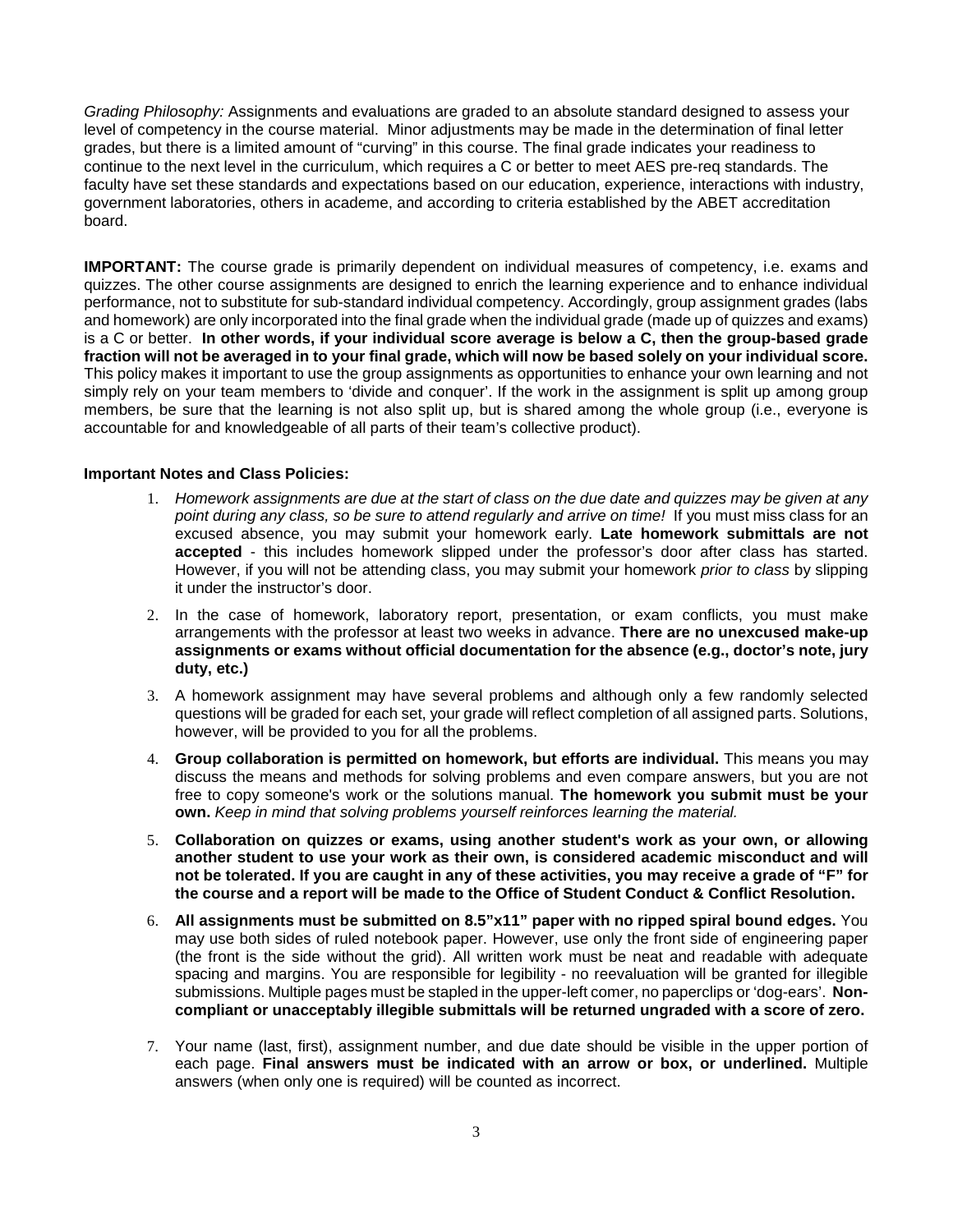- 8. Experimental lab reports should be completed using software such as Microsoft Word. Group reports should not be folded and all group member names with relevant assignment information must appear on the cover page. **Bottom line - submit all work with a professional appearance.** *Neatness, clarity, and completeness really do count in the work world!*
- 9. Detailed guidelines for laboratory reports and presentations will be distributed and reviewed separately. **Labs are written up and presented in groups, and initially graded as a group effort. Final individual grades for each lab assignment, however, will reflect an anonymous peer evaluation of the group members and professor assessment**. The peer assessment is a multiplying factor that can significantly alter your individual grade relative to the group grade. This is done to promote fairness in assigning group grades where individual contributions to the group's work may be unequal, but also to promote equal contribution from all group members.
- 10. Always have a clicker and a calculator in the lectures.
- 11. Use of MATLAB is required.
- 12. **Attendance at all scheduled lecture/discussion and laboratory periods is expected** unless an excused absence is approved in advance. Some of the material covered in class is not in the textbook. Unit quizzes may be assigned in advance of a lecture and given again in the lecture to reinforce material retention. Like the exams, there are no unexcused make-ups for missed quizzes, however, the **lowest quiz will be dropped** before the final class grade is calculated. For quizzes given in advance and then repeated in class, your final score for that quiz will be the average of those 2 scores.
- 13. If you forget to bring your clicker to class (or your battery dies), you will be allowed to submit your answers on paper **for one quiz only**. A score of zero will be assigned for subsequent quizzes for a forgotten or inoperable clicker.
- 14. Expect new material to be presented in both the lecture/discussion and laboratory periods. **Quizzes and exams can cover all material in the course including lectures, homework and laboratory work.**
- 15. Rationale for course assignments and evaluations:
	- Assigned reading assignments and any pre-quizzes are to be completed *before* the start of the lecture period. The lecture discussions are used to help clarify and supplement what you have read and been quizzed on and to prepare you for the homework assignments and exams.
	- Homework reinforces the mental processes that help you to become proficient in a subject. In addition to the assigned homework, we encourage you to work additional problems for practice and make summary notes for yourself. Before beginning any homework assignment, you should read the relevant text sections and work through the examples in the text.
	- Experimental laboratory exercises are more complex than the homework and require special equipment (such as the wind tunnel and rocket static test stand infrastructure). You will work in teams to collect and analyze the data, as well as write up the experimental laboratory report.
	- Exams and quizzes provide a gauge to determine what *you* have learned individually.
	- Design projects help you to learn how to synthesize the basic concepts, methods, and tools presented in the course curriculum by combining theory and practice. The team-oriented lab approach will give you experience in the benefits and challenges of working and cooperating in groups as, is typical in this industry.
- 16. *Safety is priority #1 in the experimental laboratory.* The ITLL has a mandatory orientation. If you did not go through the orientation during the fall semester ASEN 2001/2 courses, you must do so ASAP. Anyone violating rules of safe conduct may receive a zero for the laboratory exercise and may be restricted from ITLL. Use of ITLL facilities is a privilege, not a right, and you must conduct yourself according to the ITLL rules and regulations. Those endangering themselves, others, or laboratory equipment by their unsafe conduct will not maintain their access privileges. Failure to wear appropriate safety gear will result in a 10% grade penalty for the lab.